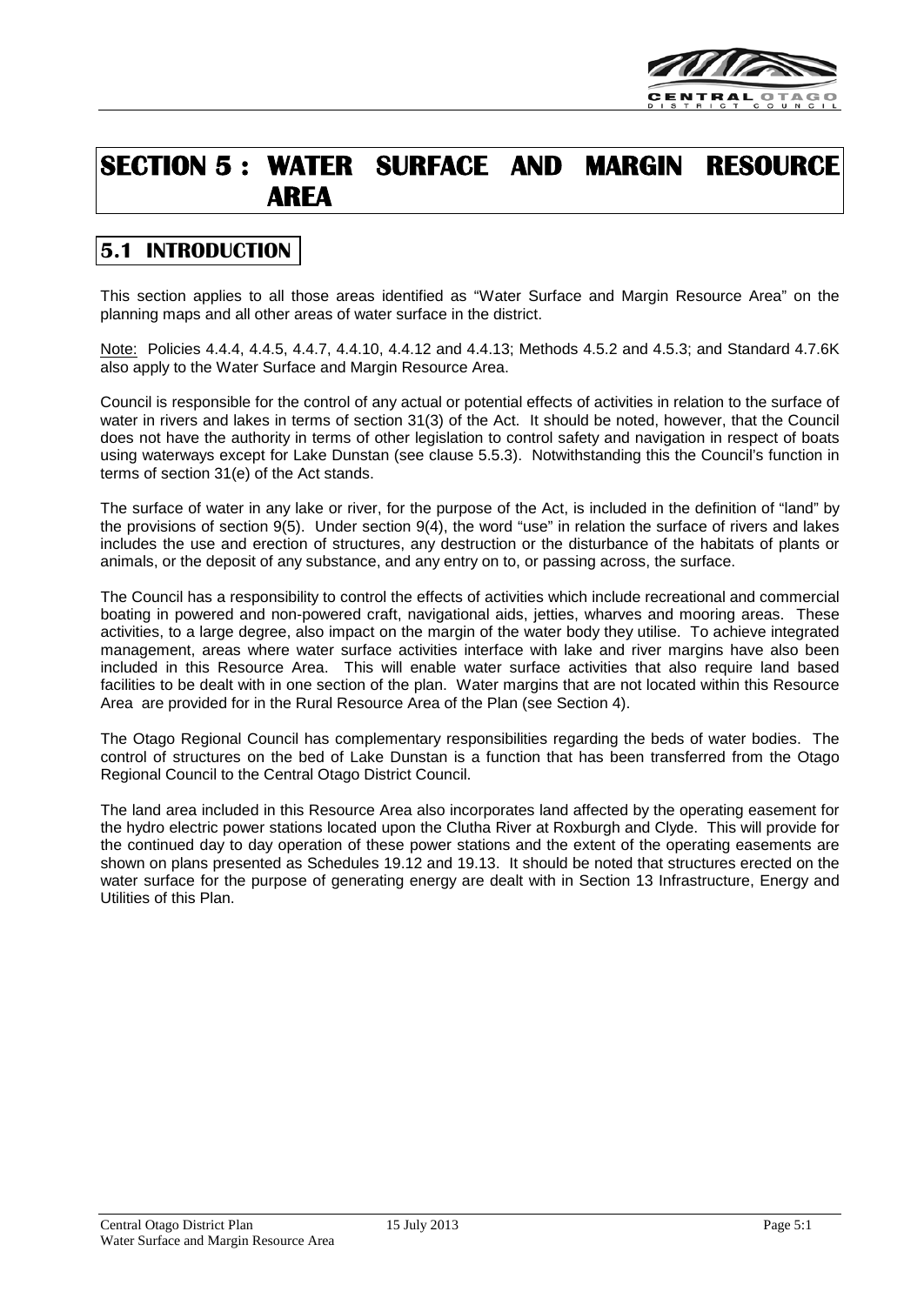

## **5.2 ISSUES**

The significant resource management issues of the Water Surface and Margin Resource Area are set out below. For a discussion of these issues refer to Section 2.4 Water Resources page 2.19.

#### **5.2.1 Effects on Water bodies**

**Many of the District's water bodies are significant recreational, ecological and economic resources. These values are capable of being compromised by land use (including water surface activities) which may have the following adverse effects:**

- **(a) a decrease in the stability of the beds and banks of water bodies,**
- **(b) degradation of plant and animal habitats within or adjacent to water bodies,**
- **(c) a decrease in the stability of structures located in or near water bodies,**
- **(d) degradation of amenity, natural character, landscape and historic values of water bodies and their margins,**
- **(e) an increase in the incidence of plant and animal pests,**
- **(f) threats to the safety of other users,**
- **(g) adverse noise effects, and**
- **(h) restrictions on public access to and along the margins of lakes and rivers.**

**These effects can also lead to a reduction in water quality, water quantity and cultural values.**

#### **5.2.2 Access to Lakes and Rivers**

**Public access to and along the margins of the District's lakes and rivers is important to existing and future residents and visitors to the District. Riparian access is not always available for public health and safety or operational reasons and is capable of being obstructed by development adjacent to lakes and rivers.**

#### **5.2.3 Land and Water Surface Interface**

**Activities that utilise the surface of water bodies often require facilities on the adjacent land margin. Such facilities can include jetties, boat-sheds, commercial buildings, parking areas, toilets, and other public amenities. These facilities are often an integral part of the activity but they can have adverse effects on the environment particularly in terms of their impact on visual amenity values, public access, and the adjoining road network. For some activities the margins of a water body is the only location where they can operate efficiently (eg pumps, bridges etc). The operation of hydro electric power stations can also interact with the land margin adjacent to the water body itself and this has resource management implications for activities that may wish to locate or operate in these areas.**

*Cross Reference Section 2.4.2, 2.4.3,*

*Objectives: 5.3.1 to 5.3.5*

*Cross Reference Section 2.4.4 Objective 5.3.2 Section 15 Financial Contributions Section 16 Subdivision*

*Cross Reference Objectives 5.3.1 to 5.3.5*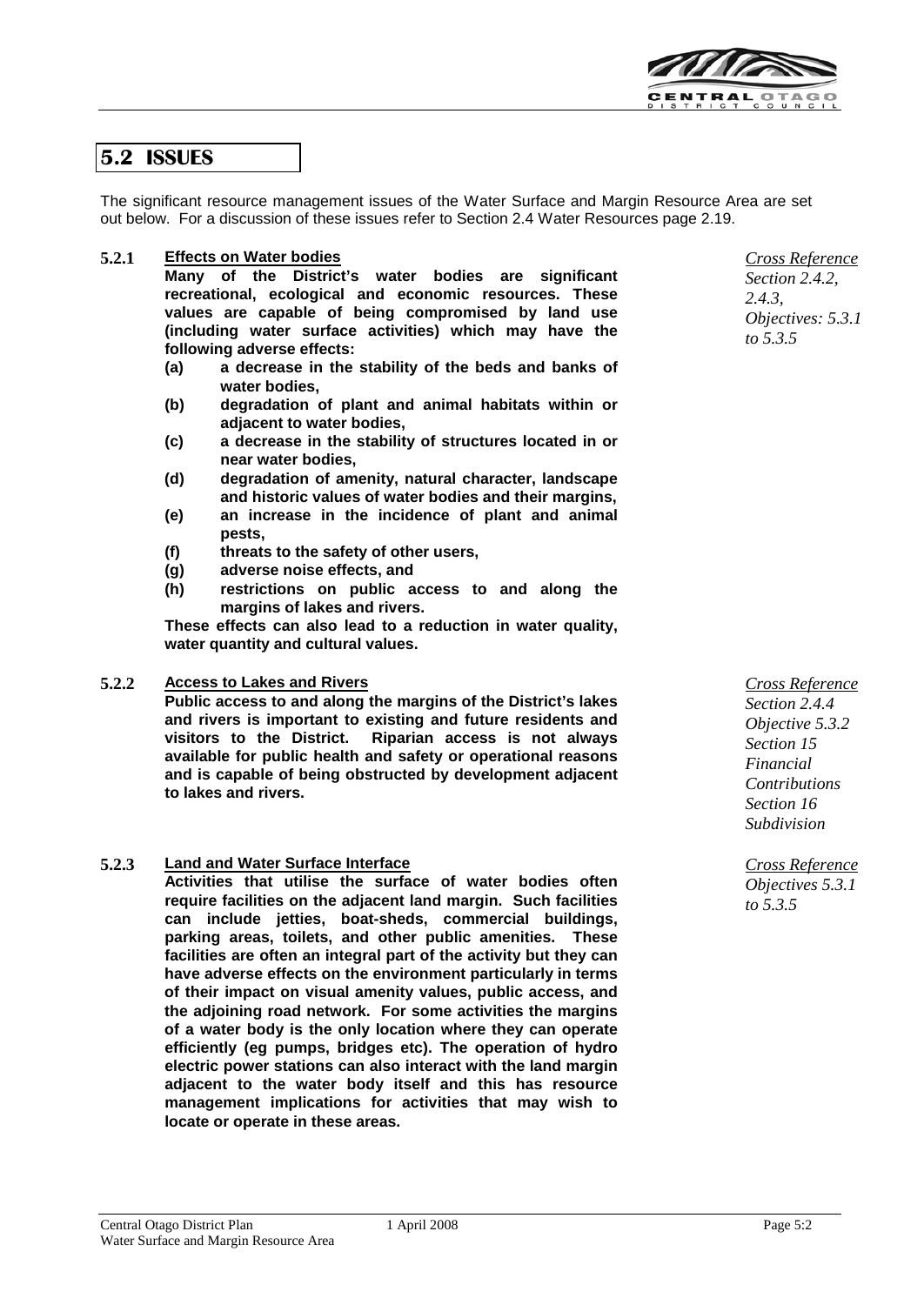

#### **Explanation**

Access to the water for activities such as boating (including kayaking, rafting and river surfing), fishing tours and other commercial operations is generally concentrated in small areas of lake/river margins. This may put great pressure on the resources of these areas and can create conflict between the different types of activities that utilise the water surface.

Management of these areas must also recognise the locational requirements of certain activities which need to locate at the edge of water bodies and the operating easements of the Roxburgh and Clyde Dams.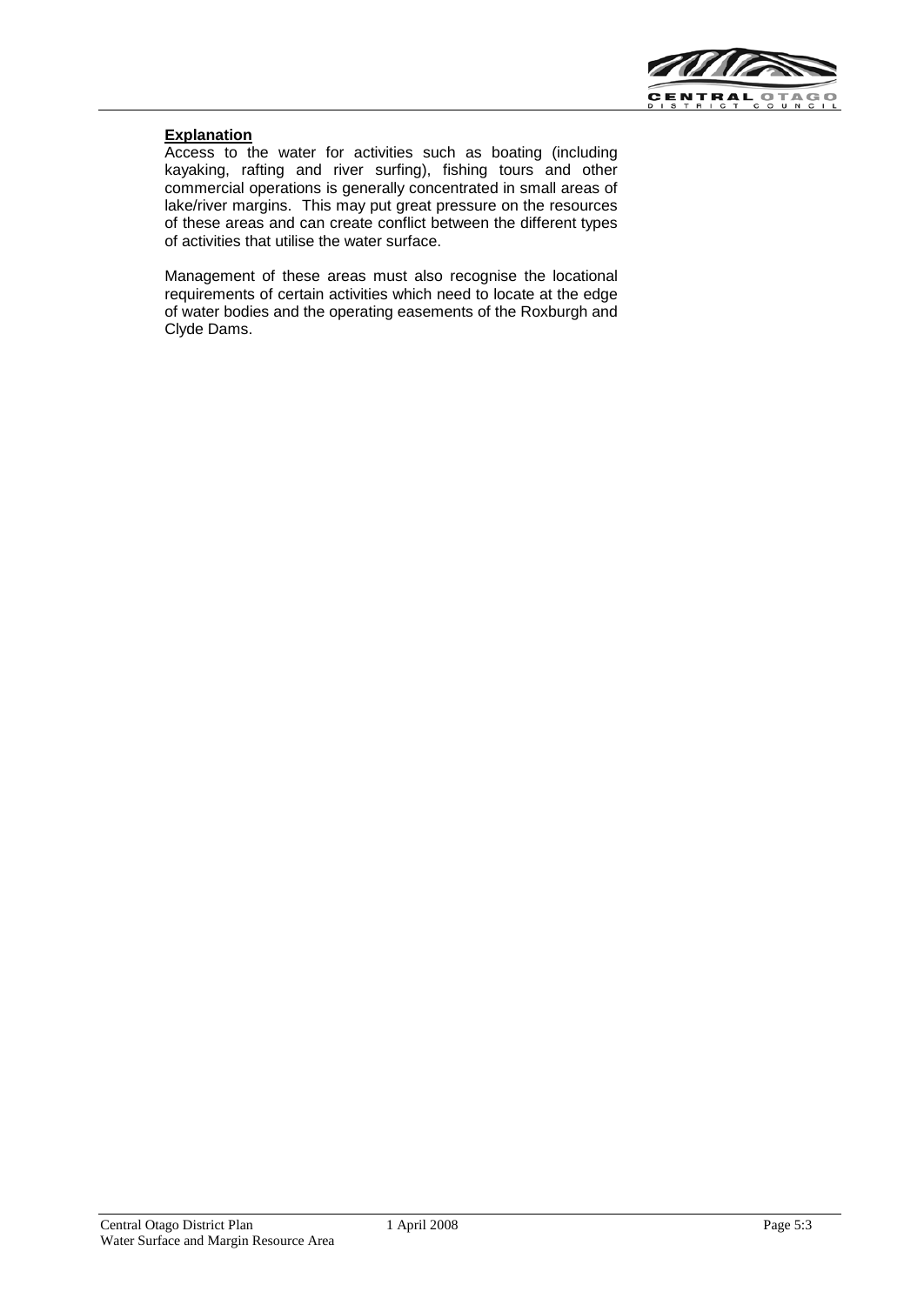

## **5.3 OBJECTIVES**

| 5.3.1 | Objective – Amenity Values, Environmental Quality and        |
|-------|--------------------------------------------------------------|
|       | <b>Natural Character</b>                                     |
|       | To maintain and enhance the amenity values<br>and            |
|       | environmental quality, and to preserve the natural character |
|       | of the District's lakes and rivers and their margins.        |
| 5.3.2 | <b>Objective – Recreational Values</b>                       |
|       | To maintain, where appropriate, the recreational values of   |
|       | the surface and margins of the District's water bodies.      |
|       |                                                              |
|       |                                                              |
| 5.3.3 | <b>Objective - Public Access</b>                             |
|       | To maintain and enhance, where appropriate, public access,   |
|       | to and along the surface and margins of the District's lakes |
|       | and rivers.                                                  |
|       |                                                              |
| 5.3.4 | <b>Objective - Safe and Efficient Navigation</b>             |
|       | To ensure that the safety and efficiency of navigation is    |
|       | maintained on the surface of the District's water bodies.    |
| 5.3.5 | <b>Objective - Cultural Values</b>                           |
|       | To recognise and provide for Kai Tahu ki Otago's spiritual   |

**To recognise and provide for Kai Tahu ki Otago's spiritual beliefs, cultural traditions and practices in the management of the surface and margins of the District's water bodies.**

### **5.3.6 Objective - Existing Hydro Electric Power Stations To provide for the continued operation, maintenance, refurbishment and enhancement of existing hydro electric power stations and associated facilities.**

*Cross Reference Issues: 5.2.1 to 5.2.3 Policies: 5.4.1 to 5.4.6*

*Cross Reference Issue 5.2.1 Policies: 5.4.1, 5.4.2, 5.4.3, 5.4.5, 5.4.6*

*Cross Reference Issue 5.2.2 Policies: 5.4.1, 5.4.6*

*Cross Reference Issue 5.2.1 Policy 5.4.1, 5.4.2*

*Cross Reference Issue 5.2.1 Policy 5.4.1, Section 3 Manawhenua*

*Cross Reference Issue 5.2.3 Policy 5.4.4*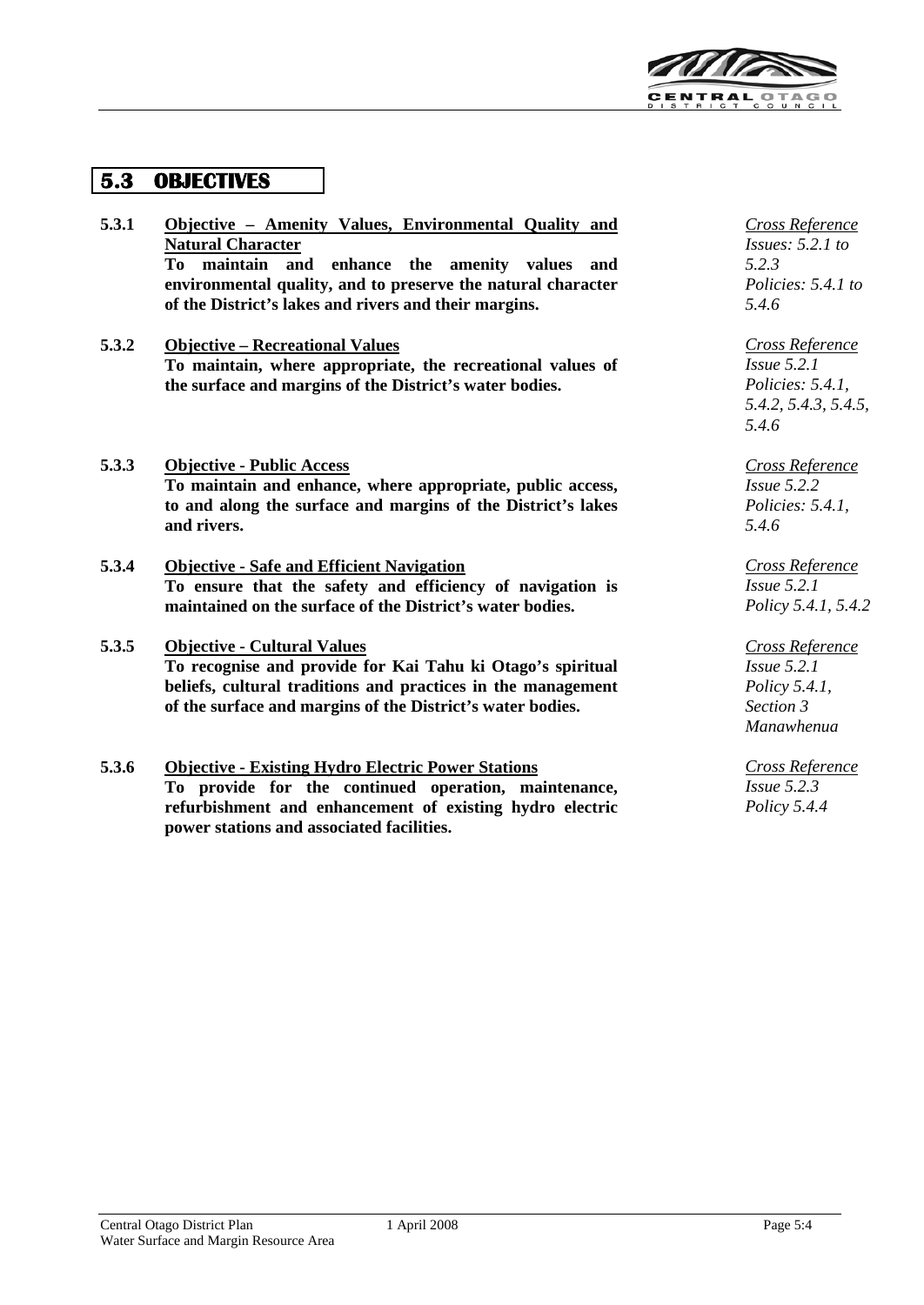

## **5.4 POLICIES**

### **5.4.1 Policy - Water Surface and Margin Activities**

**To manage the effects of activities (including the design, location and/or operation of structures) upon the water surface and margins to ensure that:**

- **(a) The safe and efficient navigation of any powered or non-powered craft using the water surface is not compromised;**
- **(b) Ecological values including significant indigenous vegetation and significant habitats of indigenous fauna and instream values of the water body are protected and where appropriate, enhanced;**
- **(c) The protection of amenity, recreational and landscape values in or near the water body is promoted or otherwise provided for;**
- **(d) Conflict with other resource users on the water surface and adjoining land, including the effects that noise and/or wave generation may have, are avoided, remedied or mitigated;**
- **(e) The quality of the water within the water body is maintained and/or enhanced;**
- **(f) The stability of the bed and bank of the water body is maintained and/or enhanced;**
- **(g) The stability of any structure located in, on or near the water body is maintained;**
- **(h) The severity and incidence of flooding is not exacerbated by the activity;**
- **(i) The safe and efficient operation of the adjacent road network is maintained and enhanced;**
- **(j) Public access (where appropriate) is provided for;**
- **(k) The spread of undesirable aquatic plants is avoided, remedied or mitigated; and**
- **(l) The integrity of Kai Tahu ki Otago's spiritual beliefs, cultural traditions and practices in respect of water resources is considered.**

## Explanation

The District's water bodies are used for a number of different activities including recreational activities, some of which are of outstanding quality. These activities may compromise the aesthetic, cultural and ecological values of water bodies as well as adversely impacting on each other. The Regional Plan : Water has rules for activities within the beds of lakes and rivers. The District Plan controls effects on water of activities on the surface and margins in terms of both plans.

## **5.4.2 Policy - Existing Statutory Instruments**

## **To ensure that the management of activities undertaken upon the surface of the District's water bodies is consistent with the following instruments:**

- **(a) The Water Recreation Regulations 1979.**
- **(b) The Lake Dunstan Harbour Bylaw 1996 in respect of the waters of Lake Dunstan.**

*Cross Reference Objectives: 5.3.1 to 5.3.5 Methods: 5.5.2, 5.5.3 Rules: 5.7.2 5.7.3, 5.7.4*

*Cross Reference Objectives 5.3.1, 5.3.2, 5.3.4 Methods: 5.5.3, 5.5.4, 5.5.5, 5.5.6*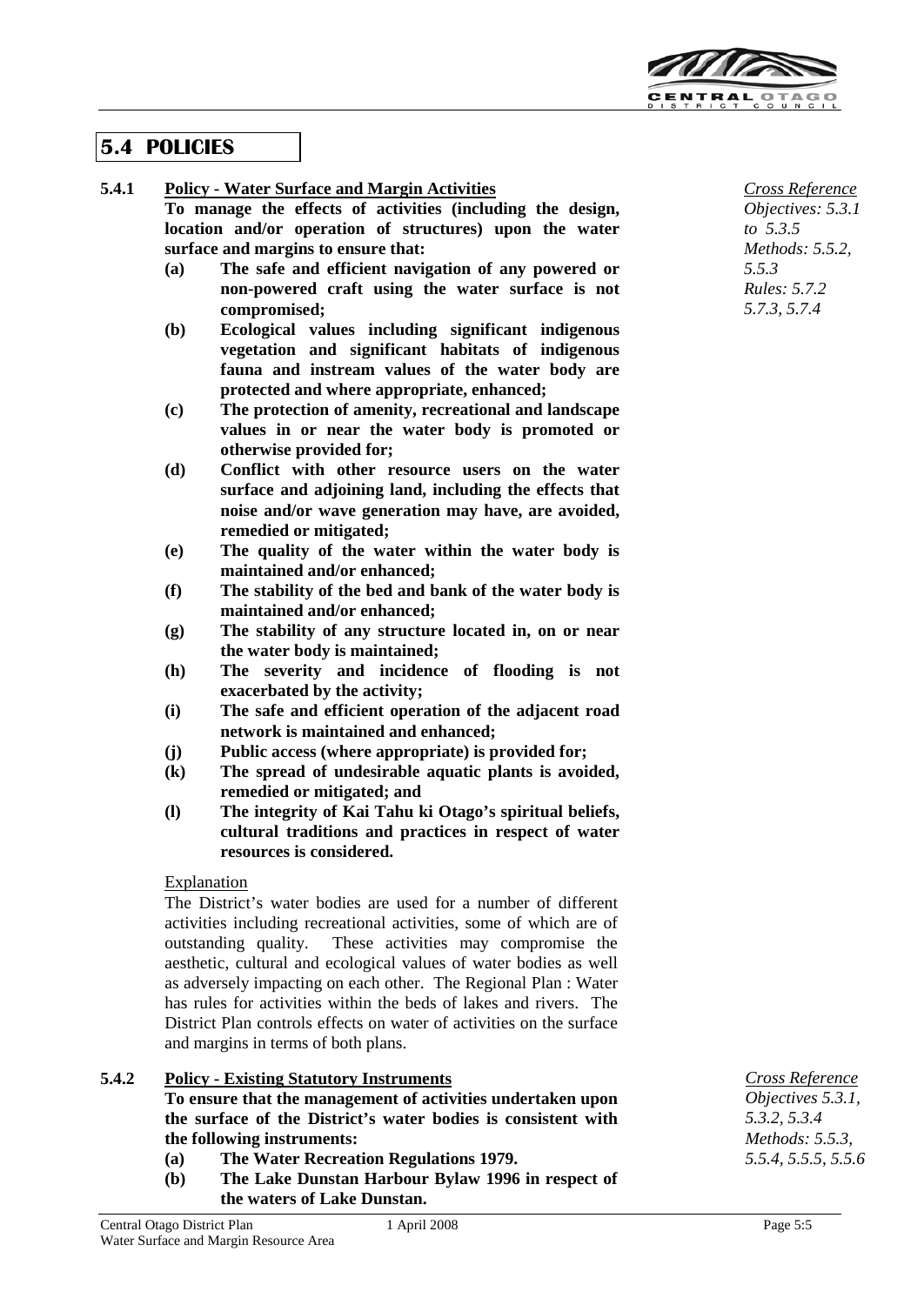

- **(c) The Kawarau River Water Conservation Order in respect of the waters of the Kawarau River and its tributaries.**
- **(d) Shipping (Distress Signals and Prevention of Collisions) Regulations 1988.**

### Explanation

Section 32 of the Act requires Council to consider methods available under other enactments to achieve the purpose of the Resource Management Act. The instruments identified in this policy, to an extent, address the adverse effects of activities using the surface of water bodies. It is appropriate that the management of such activities in this plan is consistent with the Regulations and other controls contained within these instruments. However, it is recognised that these controls are not well suited to addressing site specific issues such as the effect of commercial boating activities on a particular part of the environment.

### **5.4.3 Policy - Facilities Associated with Water Surface Activities To encourage water surface users to develop joint facilities in order to promote the efficient use of these areas and reduce the impact on amenity values.**

### Explanation

Facilities associated with water surface activities can have significant adverse effects on the environment. Developing common jetties, parking areas, ticketing offices, boat-sheds etc will assist in reducing this impact.

## **5.4.4 Policy - Existing Hydro Electric Power Stations To enable the ongoing operation of existing hydro electric**

**power stations while ensuring other activities do not compromise their efficiency.**

#### Explanation

The boundary of this Resource Area coincides with the operating easements of the existing hydro electric power stations located in the District. These stations are nationally important facilities, with Clyde and Roxburgh representing significant public investment. It is important that they can continue their existing operations without interference from other activities.

## **5.4.5 Policy – Recreation**

**To recognise the importance of lakes and rivers and their margins to the existing and future recreational needs of the District's people and visitors while ensuring that adverse effects on amenity values and environmental quality are avoided, remedied or mitigated by such activities and that the safety of the recreational users is not compromised.**

*Cross Reference Objectives: 5.3.1, 5.3.2 Method: 5.5.3*

*Cross Reference Objective: 5.3.6 Method: 5.5.2 Schedule 19.3*

*Cross Reference Objectives: 5.3.1, 5.3.2 Methods: 5.5.2, 5.5.3, 5.5.6, 5.5.7 Rules: 5.7.1, 5.7.4*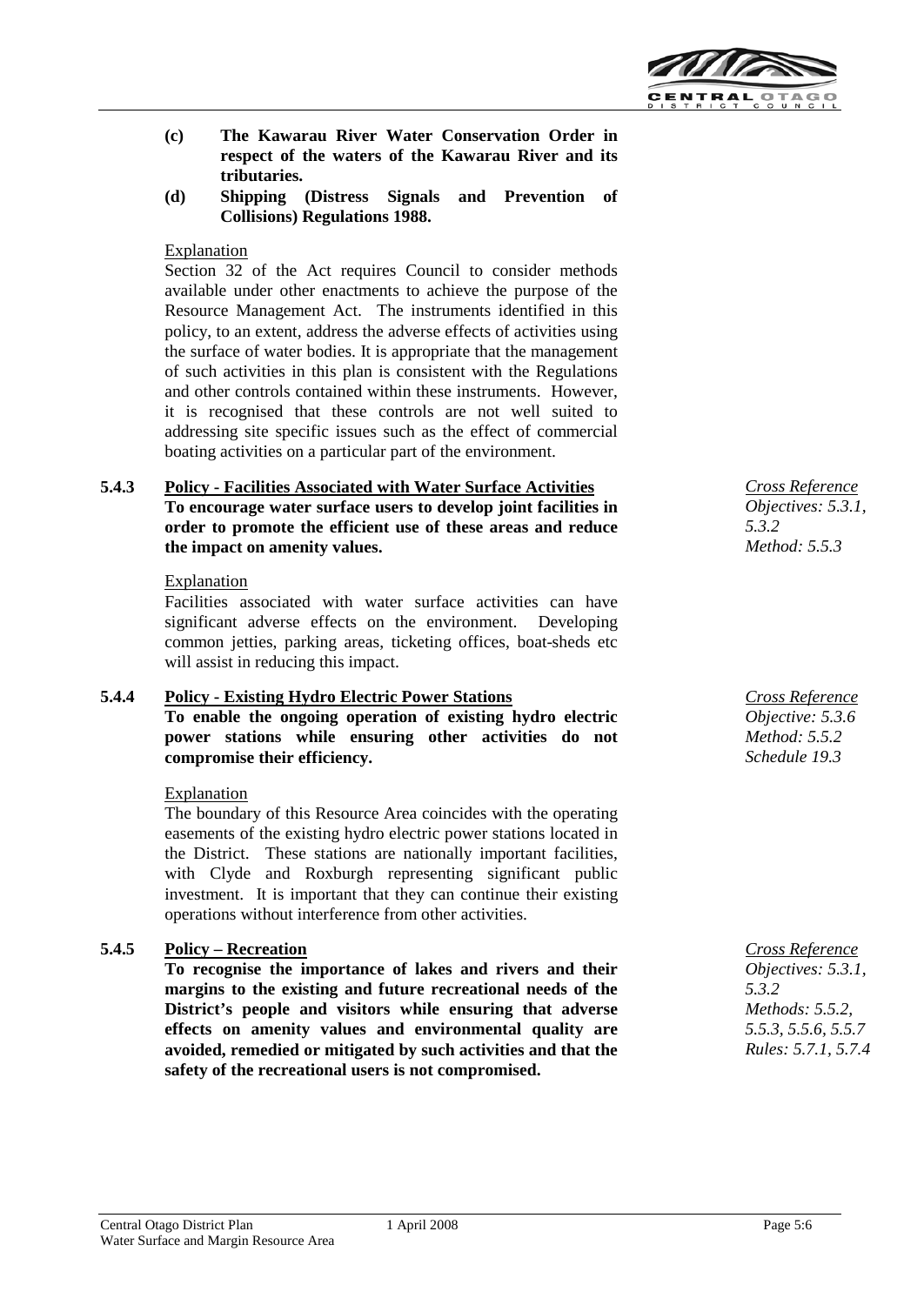

## **Explanation**

The margins of the District's lakes and rivers (particularly Lake Dunstan) are an integral part of the life-style offered by Central Otago. This must be recognised in the management of these resources.

## **5.4.6 Policy - Public Access**

**To ensure activities make adequate provision for public access except where a restriction is necessary:**

- **(i) To protect areas of significant indigenous vegetation and/or significant habitats of indigenous fauna;**
- **(ii) To protect Kai Tahu ki Otago's cultural values;**
- **(iii) To protect public health and safety;**
- **(iv) To provide an appropriate level of security for the continued operation of existing hydro electric power stations; or**
- **(v) In other circumstances that justify the restriction notwithstanding the national importance of maintaining public access.**

### Explanation

Access to the surface and margins of the District's water bodies is a matter of national importance and is an important component of Central Otago life. Public access should not be restricted unless circumstances exist that justify such action.

## **5.4.7 Other Policies**

**Policies 4.4.4, 4.4.5, 4.4.7, 4.4.10, 4.4.12 and 4.4.13 apply in the Water Surface and Margin Resource Area.**

*Cross Reference Objectives: 5.3.3, 5.3.5 Method: 5.5.2 Section 15 Financial Contributions Section 16 Subdivision*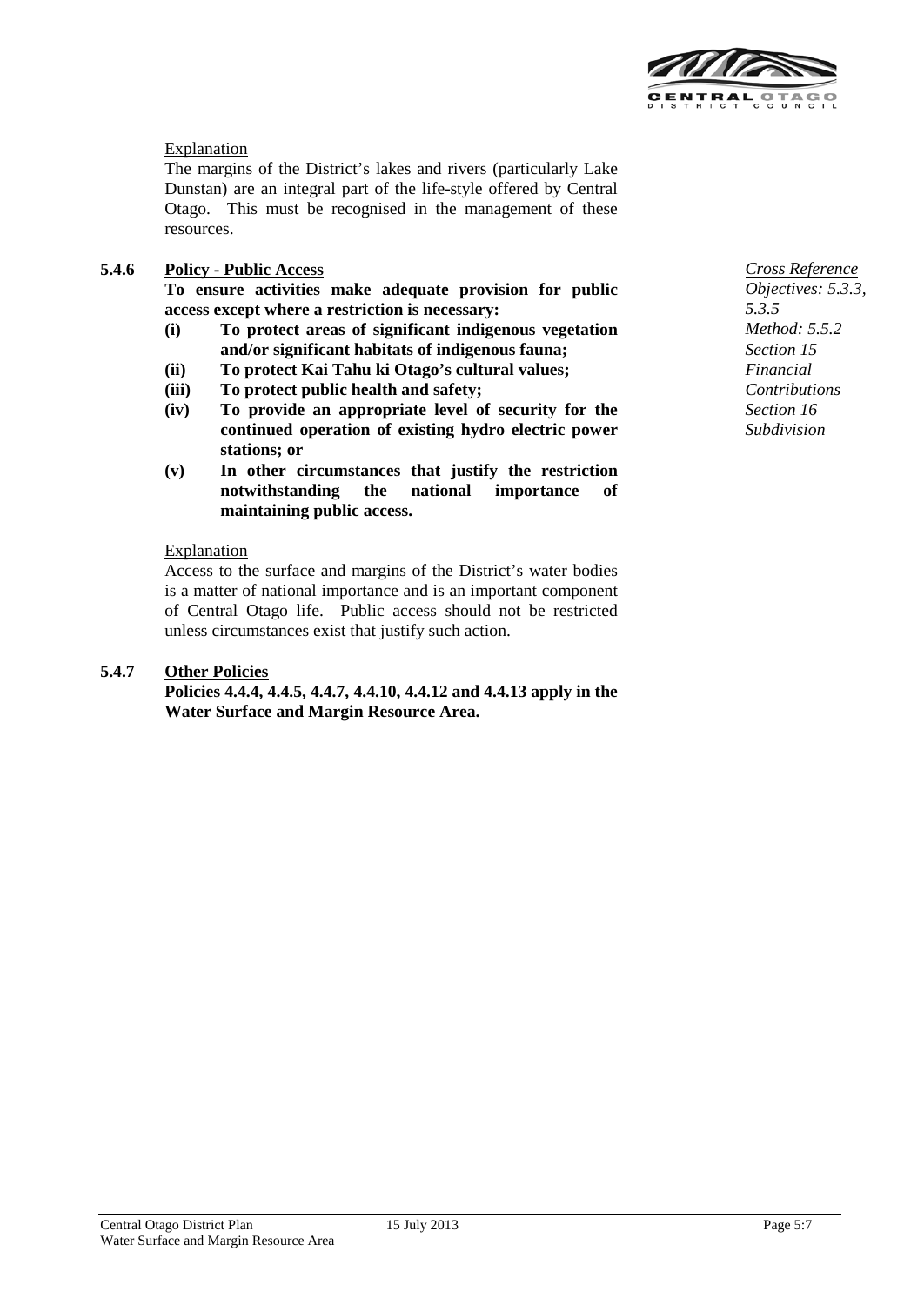

## **5.5 METHODS OF IMPLEMENTATION**

### **5.5.1 Creation of the Water Surface and Margin Resource Area**

The district planning maps identify the "Water Surface and Margin Resource Area" as being the area so identified on those maps. The "Water Surface and Margin Resource Area" also applies to all other areas of water surface in the District. Margins not identified on the planning maps as "Water Surface and Margin Resource Area" are subject to the provisions of the resource area within which those margins are located.

#### Reason

*The Central Otago District contains a significant area of water surface, the use of which is extremely varied. Identifying this area as distinct from the rural area of the District best promotes the sustainable management of the District's areas of water surface. The inclusion of certain areas of adjoining land in this resource area will promote the integrated management of this resource.*

### **5.5.2 Rules**

To develop rules to ensure that the significant adverse effects of activities are avoided, remedied or mitigated, and to ensure that the safety of existing users is not adversely affected.

#### Reason

*Council has considered and adopted a wide range of methods to promote the sustainable management of the District's water surface and margins including the continued use of existing legislation. However, in some instances the adverse effects of activities are such that some form of control is needed. Rules are the most appropriate option in these situations as they are the only methods that can be readily enforced.*

## **5.5.3 Water Recreation Regulations 1979, the Lake Dunstan Harbour Bylaw 1996 and Speed Limit on Upper Clutha**

Section 32 of the Act requires Council to have regard to other means under other enactments that may be used in achieving the purpose of the Resource Management Act. The following Regulations and Bylaw are already in place and deal with activities on the surface of water bodies. **Specific reference should be made to the documents themselves as they will be subject to change during the life of this district plan.**

#### (i) Water Recreation Regulations 1979

All activities (excluding the erection of structures) undertaken on the surface of any water body in the District are subject to the provisions of the Water Recreation Regulations 1979. These Regulations currently provide for the following matters:

*Cross Reference Policy 5.4.1, 5.4.4, 5.4.5, 5.4.6*

*Cross Reference Policies: 5.4.1, 5.4.2*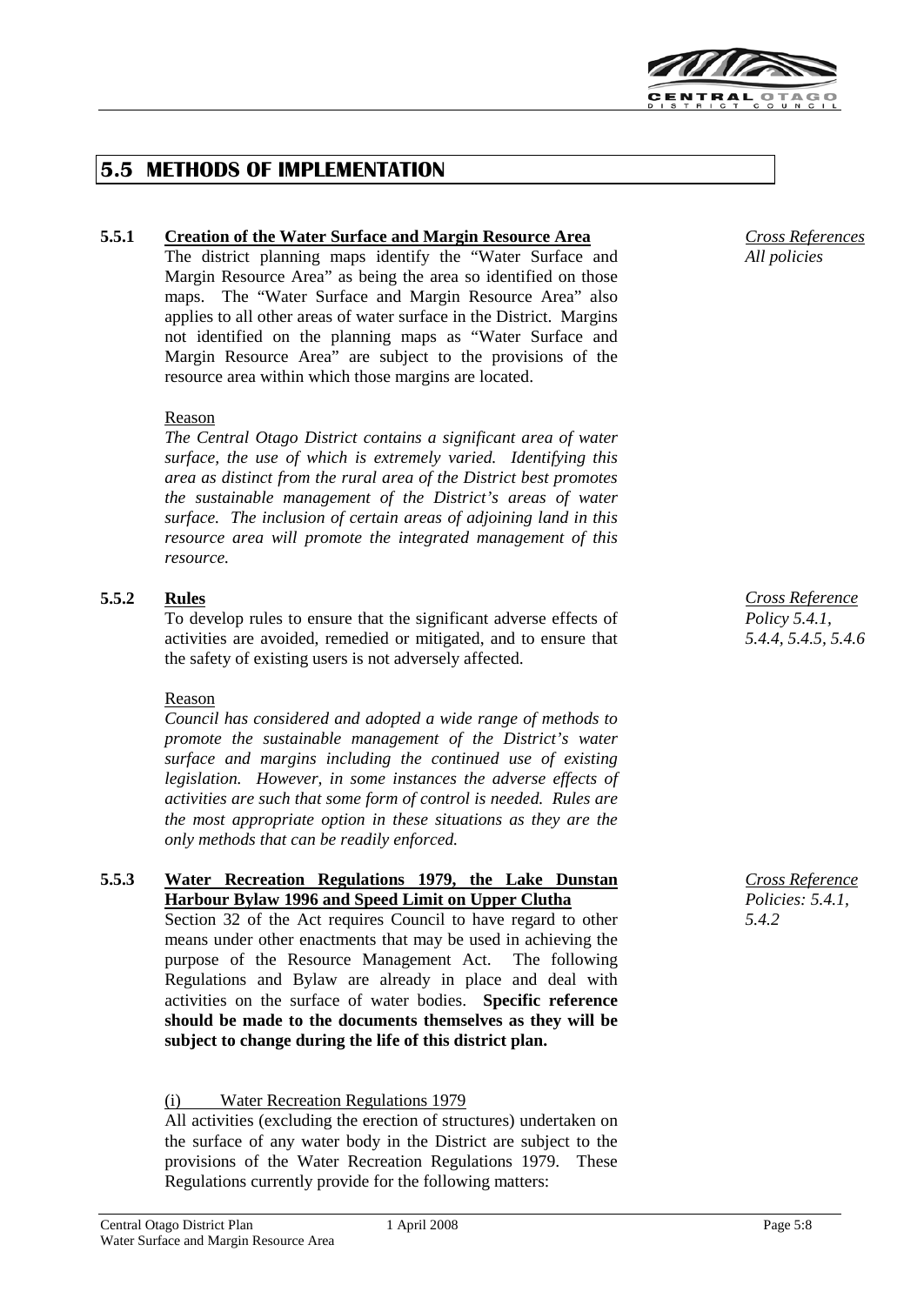

- The control of excessive noise by small craft.
- Age limits for operating small craft.
- Speed restrictions on small craft (not to exceed 9 kms per hour ie 5 knots) within 30 metres of any other craft or person in the water, or within 200 metres of the shore or any structure).
- A general duty to mitigate the effects of waves breaking against the shore or any structures.
- Safety measures in respect of water-skiing.
- Reserving areas of water for water-skiing and other activities.

Because of these Regulations, Council has not regulated noncommercial activities further and therefore such activities (excluding structures) are permitted provided they comply with these Regulations. Table 5.1 below identifies those waterways that have had the speed restriction uplifted and the areas specifically reserved pursuant to the provisions of the Water Recreation Regulations 1979 by notice in the Gazette.

Council shall monitor water surface activities throughout the District to ensure they are operating within these Regulations.

| <b>WATERWAY</b>           | <b>REGULATION</b>  | <b>DESCRIPTION</b>       |
|---------------------------|--------------------|--------------------------|
| Blue Lake <sup>1</sup>    | $7(1)$ a&b, $7(2)$ | All<br>waters<br>except  |
|                           | $8(1)$ a&b, $8(2)$ | southern portion, 9am to |
|                           |                    | 12 noon and 3pm to 6pm   |
| Clutha River & Lake       | $7(1)$ a&b, $7(2)$ | From Clyde Bridge near   |
| Roxburgh <sup>2</sup>     | $8(1)$ a&b, $8(2)$ | Clyde Dam downstream     |
| Lake Dunstan <sup>3</sup> | $7(1)$ a&b, $7(2)$ | Kawarau & Clutha Arms    |
|                           | $8(1)$ a&b, $8(2)$ | of Lake Dunstan and      |
|                           |                    | Kawarau River to a point |
|                           |                    | 4.1 kilometres upstream  |
|                           |                    | of Kawarau<br>Gorge      |
|                           |                    | Mining Centre            |
|                           |                    | footbridge, excluding    |
|                           |                    | Bannockburn Inlet. Dairy |
|                           |                    | Creek Swimming Area,     |
|                           |                    | Lowburn Inlet, Lowburn   |
|                           |                    | Raft, Sander's<br>Inlet, |
|                           |                    | Weatherall Creek.        |
| Lake Dunstan <sup>3</sup> | $7(1)$ a&b, $7(2)$ | Access lanes<br>at       |
|                           | $8(1)$ a&b, $8(2)$ | Champagne<br>Gully,      |
|                           |                    | Dunstan View, Lowburn    |
|                           |                    | Peninsula, Northburn.    |

#### **TABLE 5.1 : WATER BODIES OF CENTRAL OTAGO WHERE WATER RECREATION REGULATIONS HAVE BEEN MODIFIED**

Note: <sup>1</sup> NZ Gazette 1980 p 4067

Note: <sup>2</sup> NZ Gazette 1992 p 4524

Note: <sup>3</sup> NZ Gazette 1996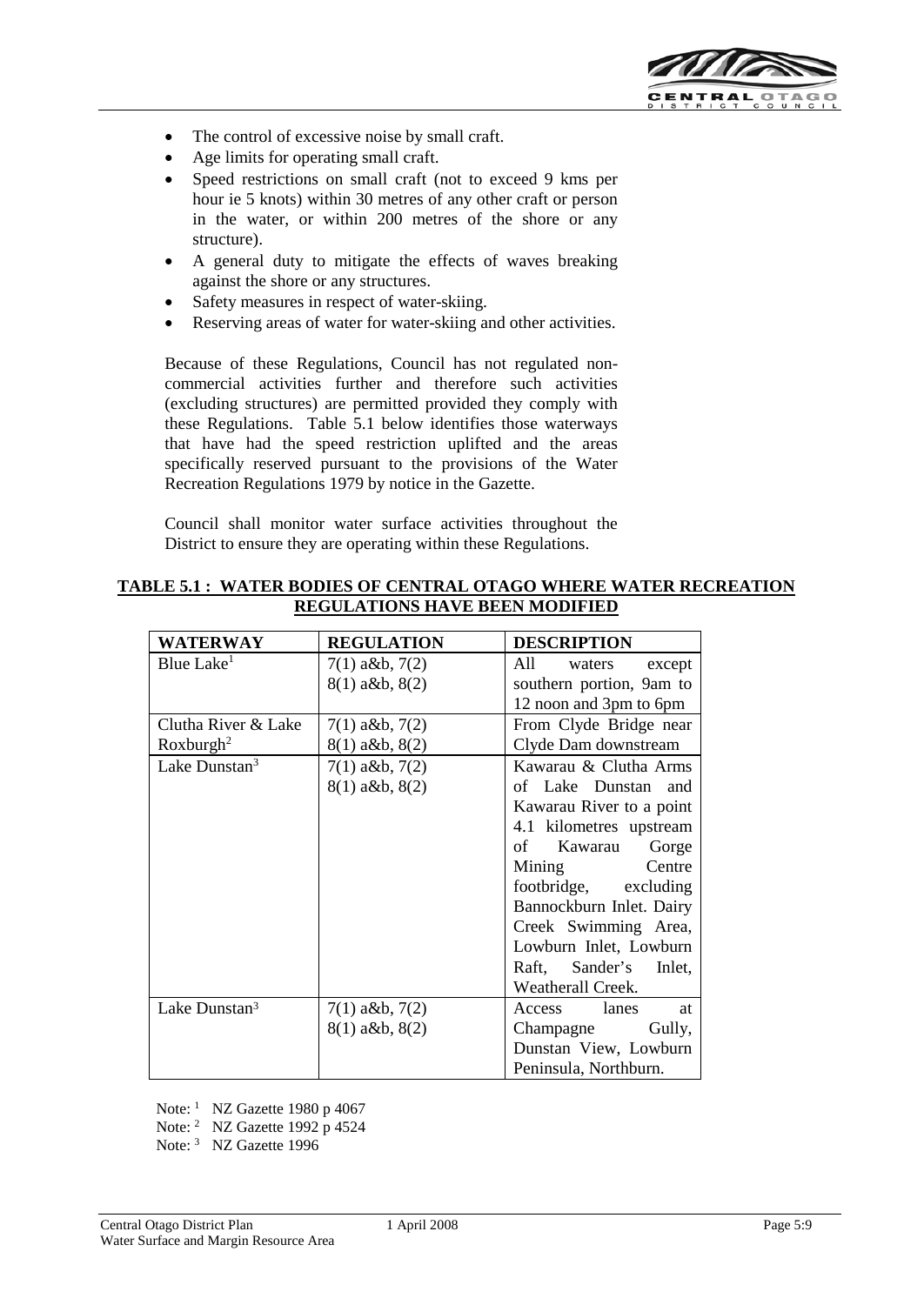

(ii) The Lake Dunstan Harbour Bylaw 1996

The waters of Lake Dunstan are subject to a Bylaw that was originally prepared in 1994 by the Otago Regional Council under the Harbours Act 1950. The statutory responsibility for safety and navigation on the lake, including the administration of the Bylaw was transferred to the Central Otago District Council on 1 December 1994. The Bylaw has since been updated, and the current Bylaw became operative on 8th June 1996.

The Bylaw has the effect of uplifting speed limits on the Clutha and Kawarau Arms of Lake Dunstan and the Kawarau River upstream to a point 4.1 kilometres upstream of the Kawarau Gorge Mining Centre footbridge. This excludes the following areas which are areas designated as "Non-motorised zones" within which no person may operate a motor vessel. These areas include:

- Bannockburn Inlet (part)
- Dairy Creek swimming area
- Lowburn Inlet (part)
- Lowburn Raft
- Sander's Inlet
- Weatherall Creek

The part of Lowburn Inlet that is not identified as a nonmotorised zone retains the 9 km per hour (ie 5 knot) speed limit as set by the Water Recreation Regulations 1979.

The Bylaw also designates as "water-ski access lane" for waterskiing all those areas of water in the Clutha and Kawarau Arms of Lake Dunstan bound by lines marked by ski lane marker posts and buoys at the following locations:

- Champagne Gully
- Dunstan View
- Fernbrook
- Lowburn Peninsula
- Northburn

The localities referred to above are shown on the map on page  $5:11$ 

The Bylaw also allows the Harbourmaster, in order to prevent risk or accident to shipping or to prevent over-crowding or confusion in the lake, to give directions for all or any of the following purposes, namely:

- (a) For regulating the time and manner in which any vessel may enter into, depart from, or lie in Lake Dunstan.
- (b) For regulating the position, mooring, unmooring, placing, removing and securing of any vessel within Lake Dunstan.
- (c) For regulating the manner in which any vessel in Lake Dunstan, or at any wharf, dock or landing place in the lake, may take in or discharge its cargo or any part thereof or take in or discharge ballast: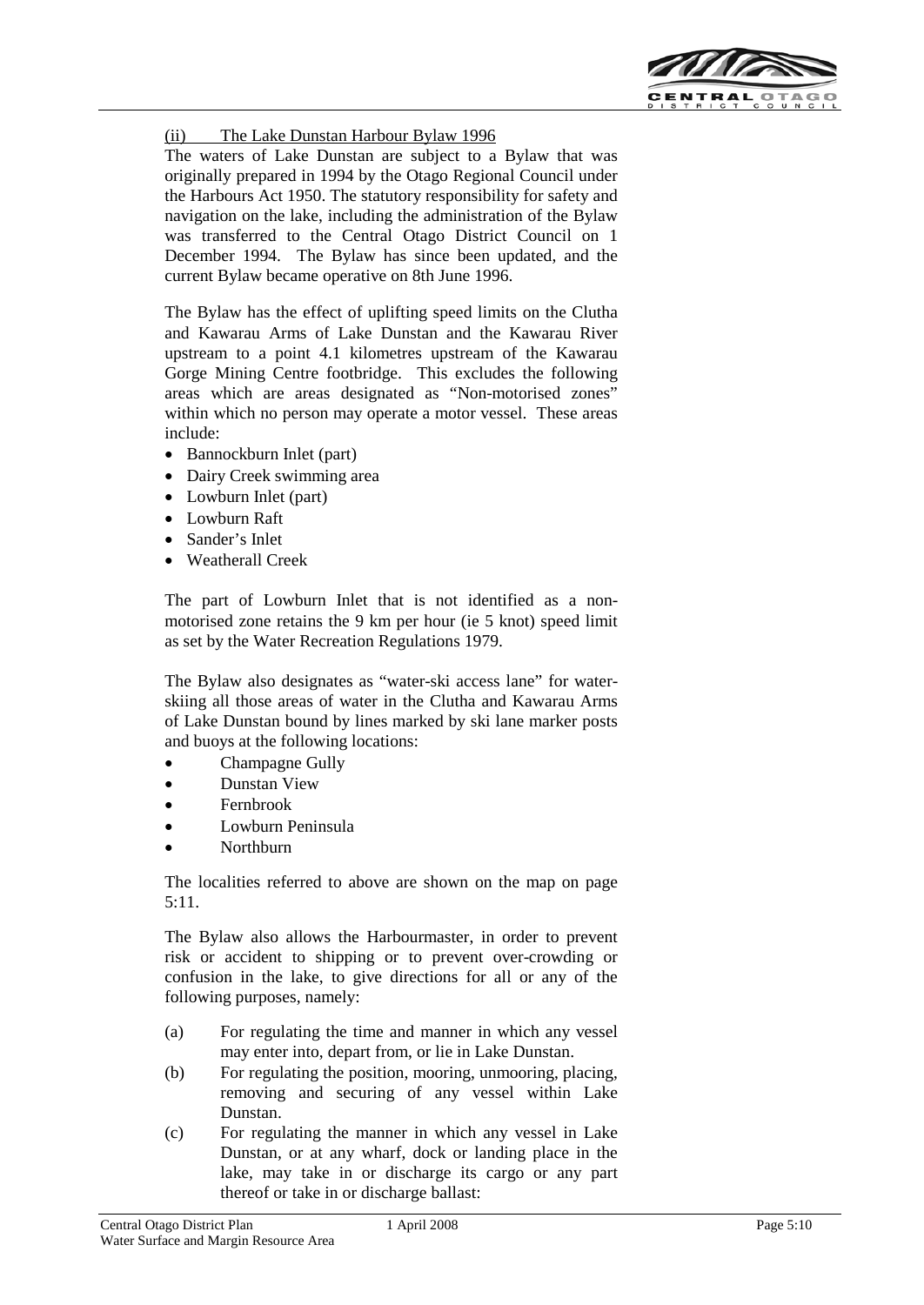

(d) For regulating the time and manner in which any vessel may lie at any wharf, dock, or landing place in Lake Dunstan, and the position, securing or unsecuring, placing or removing of any vessel lying at such a structure.

Council shall monitor water surface activities on the waters of Lake Dunstan to ensure they are operating within the Bylaw.

### Reason

*These instruments, to an extent, address the adverse effects of activities using the surface of water bodies. Consequently Council does not consider it necessary to regulate activities to any greater extent than these instruments already provide unless a Rule specifically provides to the contrary. In such circumstances it is recognised that these instruments are not well suited to addressing site specific issues such as the effect of commercial boating activities on a particular part of the environment.*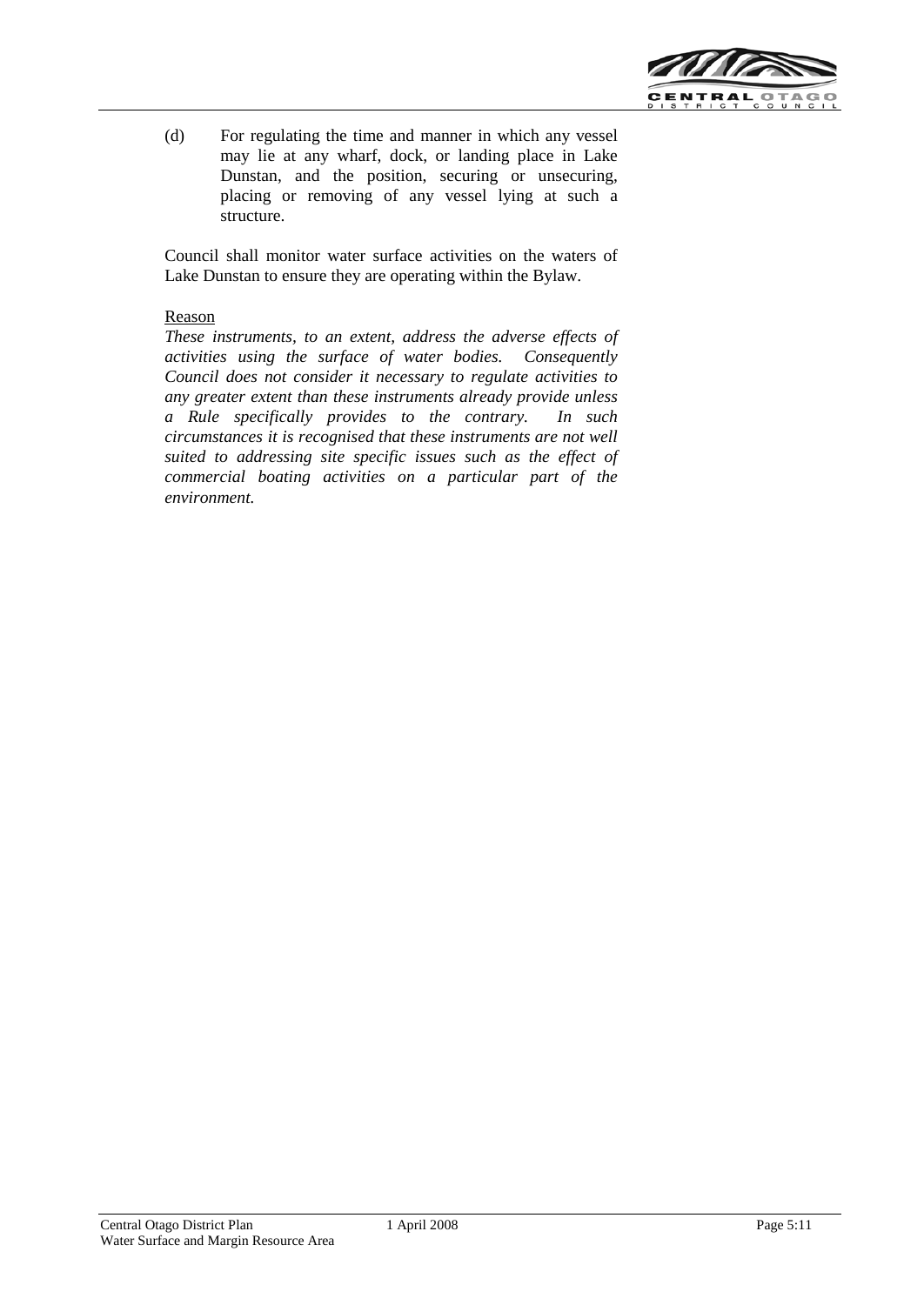

(iii) Speed Limit on the Upper Clutha River

Council shall promote to the Maritime Safety Authority that the speed limit on the upper Clutha River above Lake Dunstan (excluding any part of the Bendigo Wildlife Refuge) be uplifted.

### Reason

*The Clutha River has a long history of boating activity and there has been no enforcement of the 9 km (5 knot) restriction in this area. Being one of the largest rivers in the country, removal of the speed limit will have little impact on other users.*

## **5.5.4 Regional Plan**

The proposed Regional Plan : Water for Otago has been publicly notified. The Regional Plan : Water provides a framework for the management of Otago's water resources and includes rules which control any adverse effects which have the potential to adversely affect the water resource and its associated values. These rules may require consents from the Otago Regional Council in addition to any consents for the use of the surface of the water that are required by the Central Otago District Council.

### Reason

*The District Plan must not be inconsistent with any Regional Plan.*

## **5.5.5 Kawarau River Water Conservation Order**

The Kawarau River is subject to a Water Conservation Order made pursuant to section 214 of the Act. In terms of the Central Otago District this order recognises a number of outstanding amenity and intrinsic values of the Kawarau and Nevis Rivers.

Council shall monitor surface water activities on the Kawarau River to ensure they are operating in a manner consistent with the Kawarau River Water Conservation Order. The Act requires that Council have regard to any Order when considering any application for resource consent including for land use activity on land in the vicinity of the river.

## Reason

*The District Plan must not be inconsistent with any water conservation order and the Council must have regard to the Kawarau River Conservation Order when considering any application for a resource consent.*

### **5.5.6 Shipping (Distress Signals and Prevention of Collisions) Regulations 1988**

The Shipping (Distress Signals and Prevention of Collisions) Regulations 1988 provide for safe and efficient navigation. In particular, they require vessels to maintain a proper look out and to avoid collision by all available means appropriate in the prevailing circumstances. They also require vessels to proceed at a safe speed so that collisions can be avoided.

*Cross Reference Policy: 5.4.2* 

*Cross Reference Policy 5.4.2*

*Cross Reference Policy 5.4.1*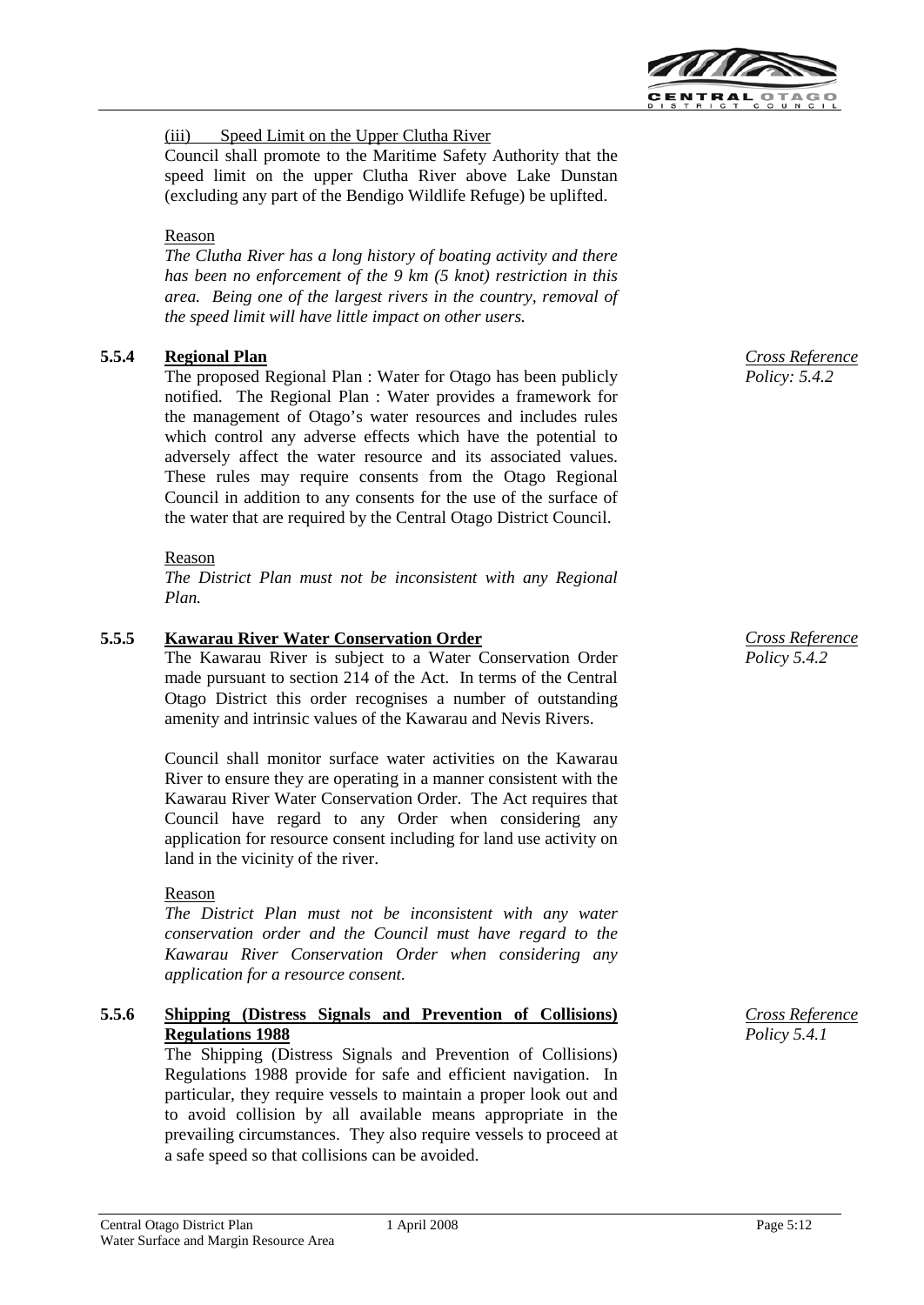

## Reason

*People using boats should be made aware of the Regulations in place in respect of navigational safety.*

## **5.5.7 Advocacy on Weed Management**

Council shall advocate to the Otago Regional Council and Central Government that increased financial commitment be given to education and publicity in an effort to prevent spread of lakeweed to non infested water bodies, as well as management, control and containment, or eradication if practicable.

#### Reason

*Invasion of lagarosiphon and other aquatic weeds into the District's lakes and rivers has the potential to seriously affect the District's tourism and recreational opportunities, as well as degrading habitat and natural character values. Increased financial commitment is needed if this is to be avoided.*

### **5.5.8 Other Methods**

Methods of Implementation 4.5.2 and 4.5.3 apply in the Water Surface and Margin Resource Area.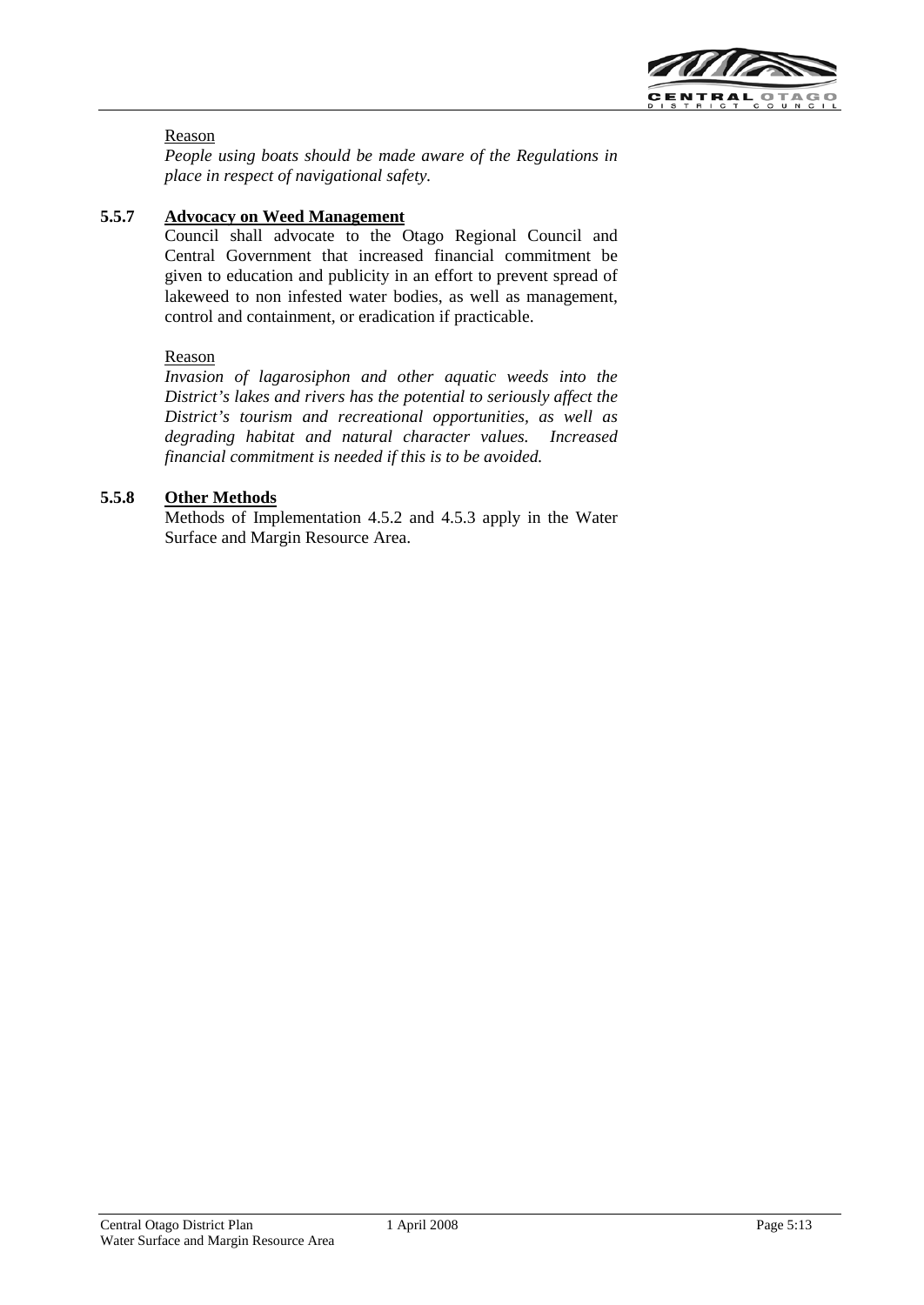

## **5.6 PRINCIPAL REASONS FOR ADOPTING OBJECTIVES, POLICIES AND METHODS**

Council's functions in relation to the effects of using land extend to the surface of water bodies by virtue of the definition of land contained in section 9 of the Act which includes the "surface of water in any lake or river." The use of the water surface has been identified as a significant resource management issue in the Central Otago District and is of particular significance in the context of Lake Dunstan.

Section 6(a) of the Act requires the Council to recognise and provide for the preservation of the natural character of wetlands and lakes and rivers and their margins and the protection of them from inappropriate subdivision, use and development as a matter of national importance. Section 6(e) also identifies the relationship of Maori and their culture and traditions with ancestral waters as a matter of national importance that must be recognised and provided for.

The principal reason for adopting the approach taken in this plan is to complement existing instruments rather than to duplicate controls on activities that utilise the water surface.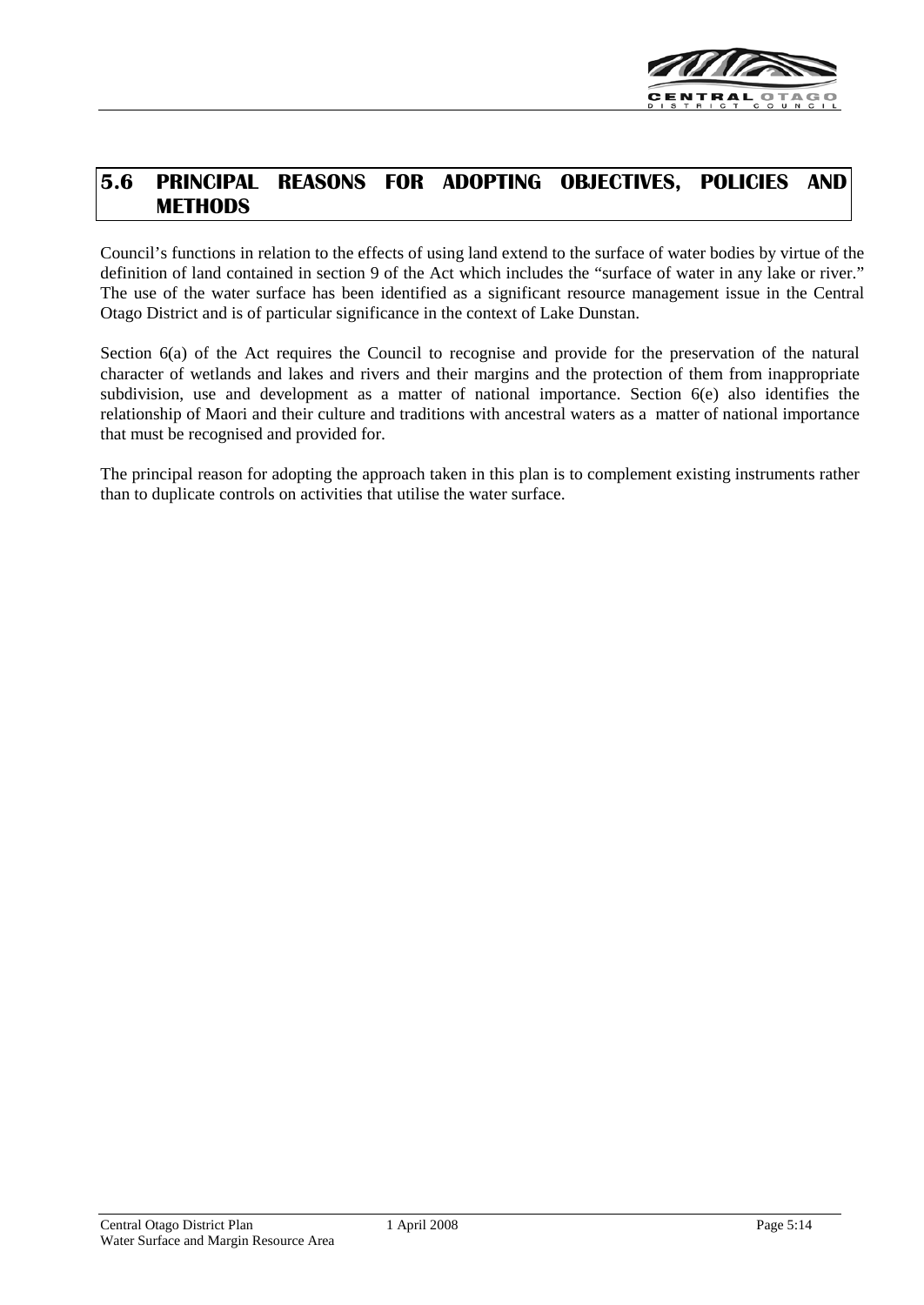

## **5.7 RULES**

Notes: 1. In considering a resource consent application under rules in this Plan, in the absence of specific policy in this Plan the Council may have regard to other policies related to assessment matters, including relevant policies in the Regional Policy Statement for Otago, and regional plans.

2. Rules relating to power generation facilities are contained in Section 13 Infrastructure, Energy and Utilities of this Plan. See also Sections 3 and 14 – Manawhenua and Heritage Buildings, Places, Sites, Objects and Trees.

## **5.7.1 PERMITTED ACTIVITIES**

## **(i) Compliance with Standards**

Any activity that is not listed as a discretionary (restricted) activity or discretionary activity and that complies with the conditions set out in Section 5.7.4 is a permitted activity.

#### *Reason*

*Activities undertaken (excluding the erection of structures) on the surface of the Districts water bodies are subject to the provisions of the Water Recreation Regulations 1979 or the Lake Dunstan Harbour Bylaw 1996. Consequently, no further controls are considered necessary.*

## **(ii) Scheduled Activities and Existing Community Facilities**

Any scheduled activity identified in Clauses 19.3.2, 19.3.3 and 19.3.5 of Schedule 19.3 and identified as a scheduled activity on the planning maps and any other community facility or recreational activity lawfully established prior to notification of this plan is a permitted activity.

#### *Reason*

*See reference at Section 1.2.9 of this Plan (page 1:12).*

## **5.7.2 DISCRETIONARY (RESTRICTED) ACTIVITIES**

**(a)** Extensions to existing buildings are discretionary (restricted) activities.

Council shall restrict the exercise of its discretion to the following matters:

- 1. The bulk, location and design (including colour) of the building.
- 2. Landscaping and other works to mitigate visual impact.
- 3. The provision of parking.
- 4. The adequacy of waste disposal systems.
- 5. The effect on the safe and efficient operation of the roading network.
- 6. The provision of public access.
- 7. Any earthworks necessary to give effect to the works.
- **(b)** Earthworks within 10 metres of a water body, other than in association with any scheduled activity identified in Clauses 19.3.2, 19.3.3 or 19.3.5 of Schedule 19.3, recreational activity, underground utilities permitted in terms of Rules 13.7.9 and



*Cross Reference See also Rule 13.7.4*

*Cross Reference Policy 5.4.1*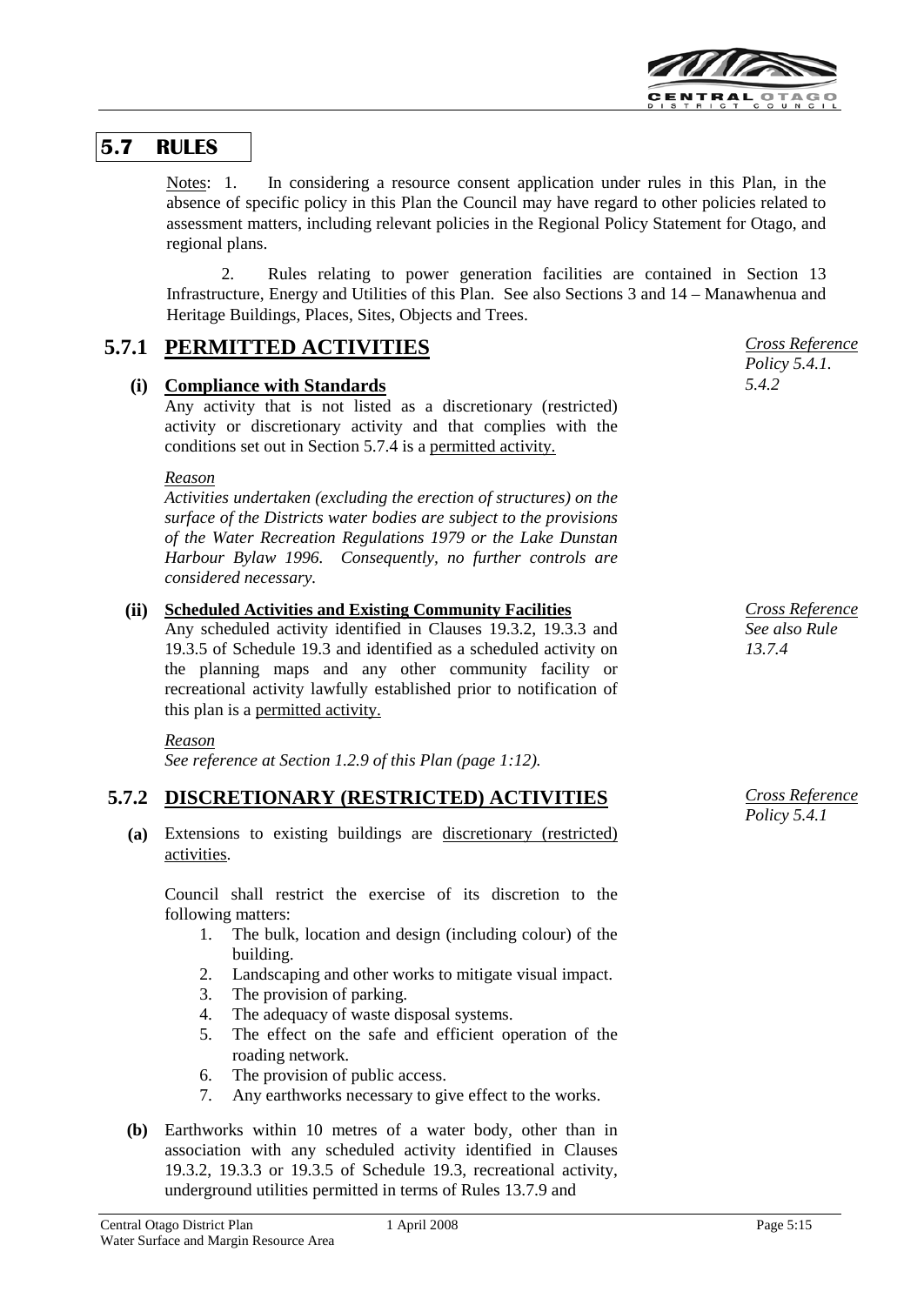

**5.7.2(b)**  *(cont'd)*

13.7.10, structure permitted by the plan or the development of a walkway or reserve or cleanfill landfill, or activities/works permitted by any relevant Regional Plan shall be a discretionary (restricted) activity.

Council shall restrict the exercise of its discretion to the following matters, where applicable:

- 1. The effect on water quality.
- 2. The intrinsic values of riparian and aquatic ecosystems.
- 3. The habitat of native fish species, trout and salmon.
- 4. Indigenous vegetation and habitats of indigenous wildlife and statutorily managed sports fish and game.
- 5. The effects on bank and slope stability.
- 6. The location, timing of construction and design of earthworks.
- 7. The re-establishment of an appropriate vegetation cover.
- 8. The disposal and stabilisation of waste material and fill.
- 9. The impact on landscape values.
- 10. The effect on heritage sites, including archaeological sites.
- 11. The effect on sites of cultural value to Kai Tahu ki Otago.
- **(c)** The removal of vegetation from within 10 metres of any water body, except as set out below, is a discretionary (restricted) activity.

Council shall restrict the exercise of its discretion to the following matters, where applicable:

- 1. The effect on water quality and quantity.
- 2. The intrinsic values of riparian and aquatic ecosystems.
- 3. The habitat of native fish species, trout and salmon.
- 4. Indigenous vegetation and habitats of indigenous wildlife and statutorily managed sports fish and game.
- 5. The effects on bank and slope stability.
- 6. The re-establishment of an appropriate vegetation cover.
- 7. The impact on landscape values.
- 8. The effect on heritage sites, including archaeological sites.
- 9. The effect on sites of cultural value to Kai Tahu ki Otago.

This rule does not apply to the following circumstances:

- a. The removal of undesirable weeds or plants,
- b. The removal of vegetation planted for commercial purposes prior to the date of notification of this plan,
- c. Removal as the result of the grazing of stock or the maintenance of reserves,
- d. Removal of vegetation as the result of permitted activities, for the safe and efficient operation of the road network, for the construction of walkways and reserves, or activities/works permitted by any relevant Regional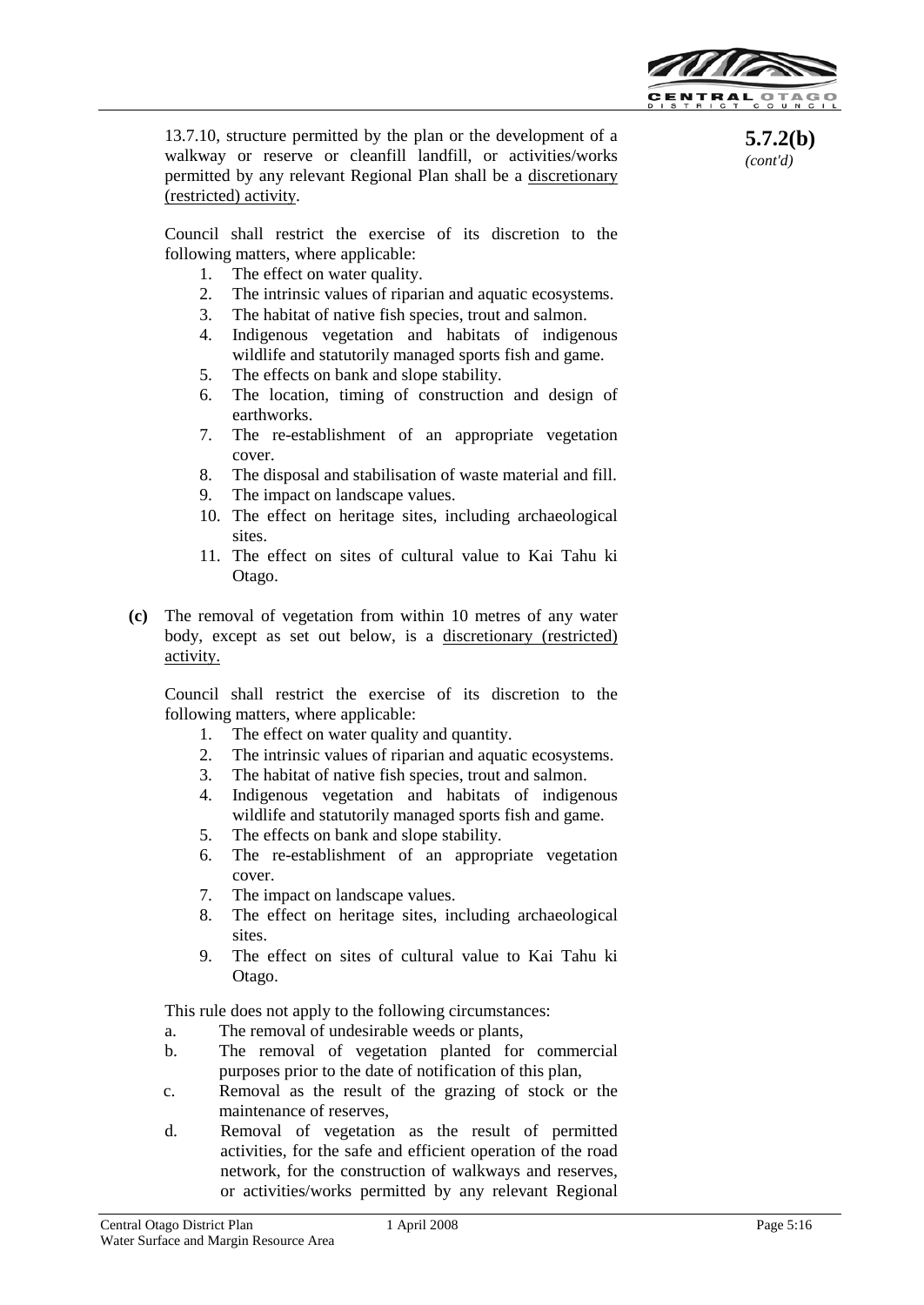

Plan, or

e. Removal of vegetation in association with any scheduled activity identified in Clauses 19.3.2, 19.3.3 or 19.3.5 of Schedule 19.3 or any recreational activity

Provided that any adverse effects on the water body and its margin are avoided, remedied or mitigated by ensuring that:

- 1. No disturbed vegetation, soil or debris is placed in any water body or is placed in such a position where it may enter or move into any water body, and
- 2. Riparian margins are restored and rehabilitated to a standard necessary to ensure that the margin remains in a stable condition.

#### *Reason*

*The activities identified in this rule have the potential to adversely affect the natural character and amenity values of water bodies.* 

## **5.7.3 DISCRETIONARY ACTIVITIES**

## **(a) Breach of Standards**

Any activity that fails to comply with the standards set out in Rule 5.7.4 is a discretionary activity.

#### *Reason*

*Non-compliance with these standards and conditions can have significant adverse environmental effects. Commercial boating activity unless appropriately controlled (such as by conditions of resource consent) can have a significant adverse effect on the surrounding environment.*

## **(b) Subdivision**

Subdivision shall be a discretionary activity.

#### *Reason*

*Subdivision is often the precursor to a more intensive level of development. Discretionary activity status will allow a full consideration of any potential effects.*

## **5.7.4 STANDARDS** *Cross Reference*

## **A. Structures**

No structures shall be erected other than:

- **(i)** Navigational aids, beacons, buoys and other structures whose sole or primary purpose is to provide for public safety.
- **(ii)** River monitoring and recording facilities. Such facilities may include a stilling tower, and/or instrument housing not exceeding 2.5m by 2.5m, a catwalk directly from the

**5.7.2(c)** *(cont'd)*

*Cross Reference Policy 5.4.1*

*Cross Reference Policy 5.4.1, 5.4.3, 5.4.4*

*Policy 5.4.1, 5.4.2*

*Breach: discretionary activity see Rule 5.7.3(a)*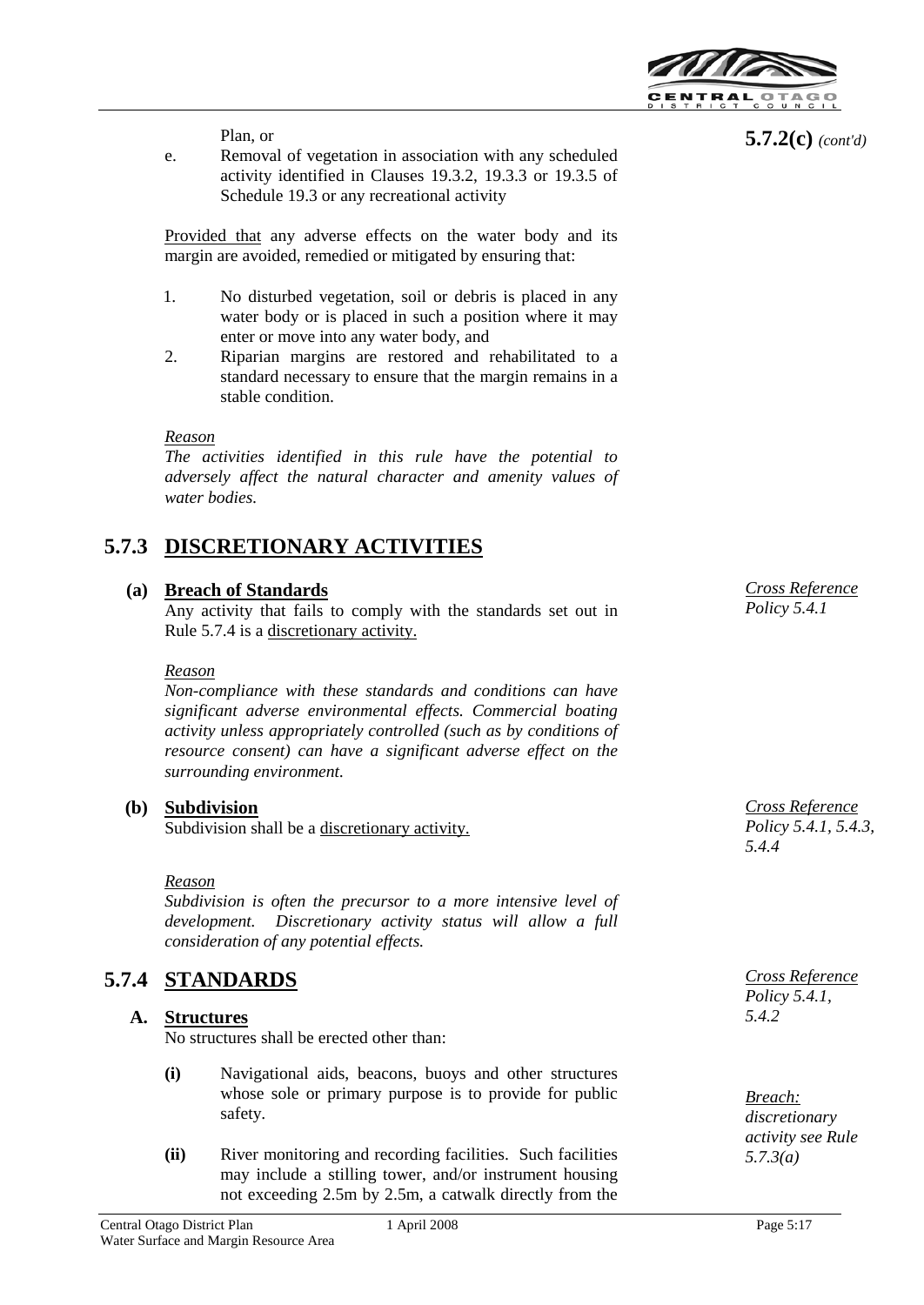

adjacent river bank to the housing and associated telemetry and power supply housings. The stilling tower, instrument housing(s) and catwalk are to be not more than 2.5 metres in height above the predicted maximum flood level and are to be finished in a colour or colours that blend with the surrounding landscape.

- **(iii)** Warning, safety and information signs not exceeding  $3m^2$ .
- **(iv)** Bridges and culverts provided fish passage is not restricted and scouring is avoided.
- **(v)** Maimai provided that:
	- (a) The structure is a maximum size of 4m2.
	- (b) The structure is open piled.
	- (c) The placement of the structure complies with the regulations controlling maimai promulgated in terms of the Wildlife Act.
	- (d) The structure is not located on the surface and/or margin of Lake Dunstan.
- **(vii)** Picnic tables, barbecues and waste receptacles.
- **(vii)** Public ablution facilities provided appropriate waste disposal systems are installed and authorised by the relevant authority.
- **(viii)** Structures necessary for the taking and carrying of water, including intake structures, races, pipelines, and associated irrigation works, pumps and treatment plants no larger than 9m2 in area and 2 metres in height and provided their design and colour blends with the environment.
- **(ix)** Structures associated with any scheduled activity provided for in Schedule 19.3 or Rules 13.7.4(i) and (ii).

Provided that the erection of structures identified in (i) to (viii) above does not:

- 1. Obstruct public access to or along the margins of lakes and rivers;
- 2. Create disturbance to the margin of the water body that is more than minor; or
- 3. Compromise safe and efficient navigation.

Note: In some circumstances a consent may be required from the Regional Council for structures that are attached to the bed of any water body.

#### *Reason*

*There is a common law right to navigate the waters of New Zealand. The right of navigation is paramount beyond 30 metres from the water's edge. It is essential that this right is maintained and only restricted to provide for specific activities that are limited to a particular area because of their operational needs.*

*To maintain navigational standards, Council considers it appropriate that all structures proposed to be erected on the water surface, apart from those listed, are authorised by resource consent.*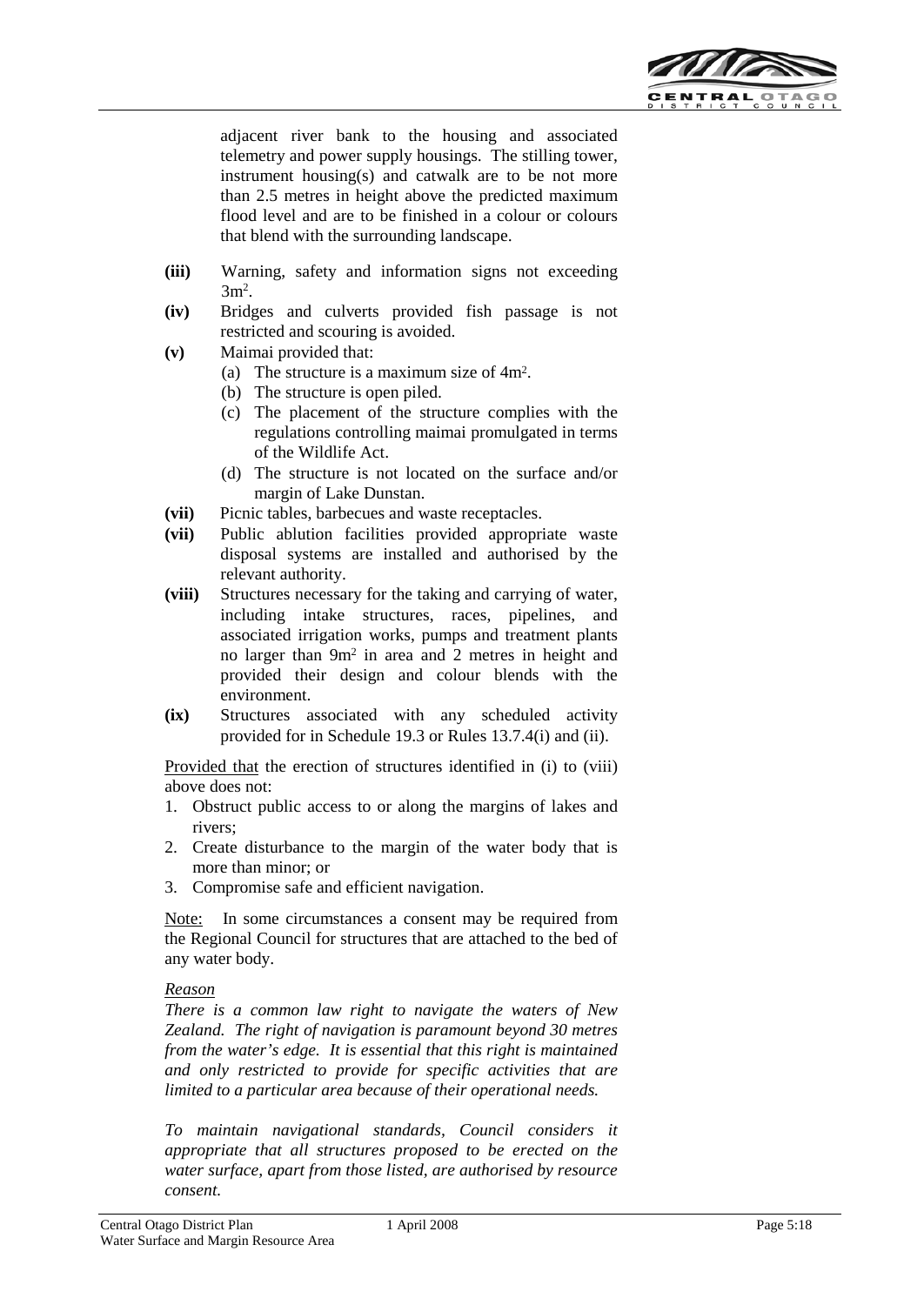

*Furthermore, section 395(1A) of the Act requires Council to forward a copy of any application for land use consent for any entry onto, or passing across, the surface of a navigable river or lake to the Minister of Transport. The Minister then reports on navigational matters relating to the application, including any conditions the Minister considers appropriate.*

*Section 203 of the Harbours Act 1950 requires approval of navigational aids by the Maritime Transport Division of the Ministry of Transport before they can be erected and are required to meet international standards with respect to colour, shape and coding. Navigational aids are site specific and are designed to provide for safety. Because of this, Council considers that navigational aids should be provided for as permitted activities.*

*Council also considers that signs which address safety issues should be provided for as permitted activities. These include the marking of particular areas (for example, water ski lanes); warning notices (cable or powerline crossings), information relating to use of facilities; and the display of safety information.*

*Maimai have generally been provided for as permitted activities because they are small, well camouflaged structures that have minimal environmental impact. Such structures are considered inappropriate in the context of Lake Dunstan which is a focus for recreational activity including boating. Requiring resource consent for these structures in other localities is considered overly restrictive and inefficient to administer.*

## **B. Commercial Activities**

Boats involved in commercial operations shall not exceed 6 metres in length provided that this does not apply to suction dredging operations permitted in terms of the Regional Plan : Water.

Commercial boating activity shall not take place on the Kawarau River.

## *Reason*

*Commercial operations involving larger vessels even though they may be operating within the Water Recreation Regulations, can generate adverse effects and can cause conflict of resource allocation because of their size and/or scale of operation. To overcome these problems, the resource consent process is seen as the most appropriate control.*

## **C. Noise**

The emission of noise from any permanent or fixed structure on the water surface or margin shall not exceed the noise levels specified in Rule 4.7.6E.

*Breach: discretionary activity see Rule 5.7.3(a)*

*Breach: discretionary activity see Rule 5.7.3(a)*

**5.7.4A** *(cont'd)*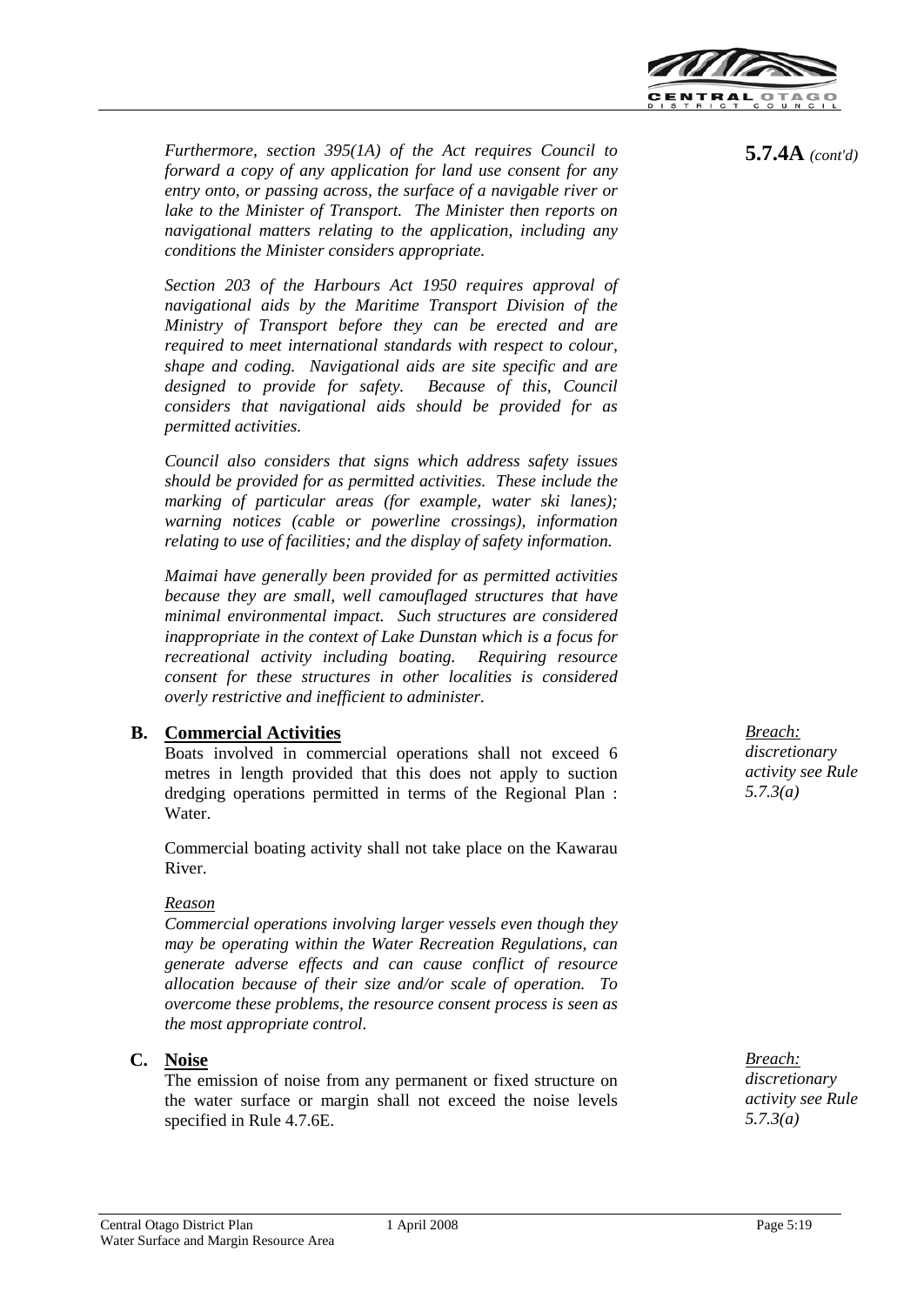

#### *Reason*

*As structures on the water surface are sometimes located near built up areas or other areas occupied by people, it is considered reasonable to control noise emission from them. This rule ensures that noise emission from structures conforms with rules for the adjoining resource area, thereby ensuring effects on adjoining occupiers is kept to a minimum.*

*Noise from craft, however, is not subject to this rule for the following reasons:*

- *(i) There is a common law right to navigate New Zealand waters, and*
- *(ii) The Water Recreation Regulations 1979 control excessive noise from craft and restrict speed limits, and*
- *(iii) The Resource Management Act imposes a duty to avoid unreasonable noise when carrying out activities in or on the water surface, by adopting the best practicable option to ensure noise does not exceed a reasonable level (see section 16 of the Act).*

*Furthermore, the Resource Management Act contains a number of enforcement provisions that can be utilised to control objectionable or excessive noise such as enforcement orders (section 314); abatement notices (section 322) and excessive noise directions (section 327).*

*Noise from craft may be controlled by condition when resource consent applications are considered.*

## **D. Other Standards**

Standard 4.7.6K applies in the Water Surface and Margin Resource Area.

**5.7.4C** *(cont'd)*